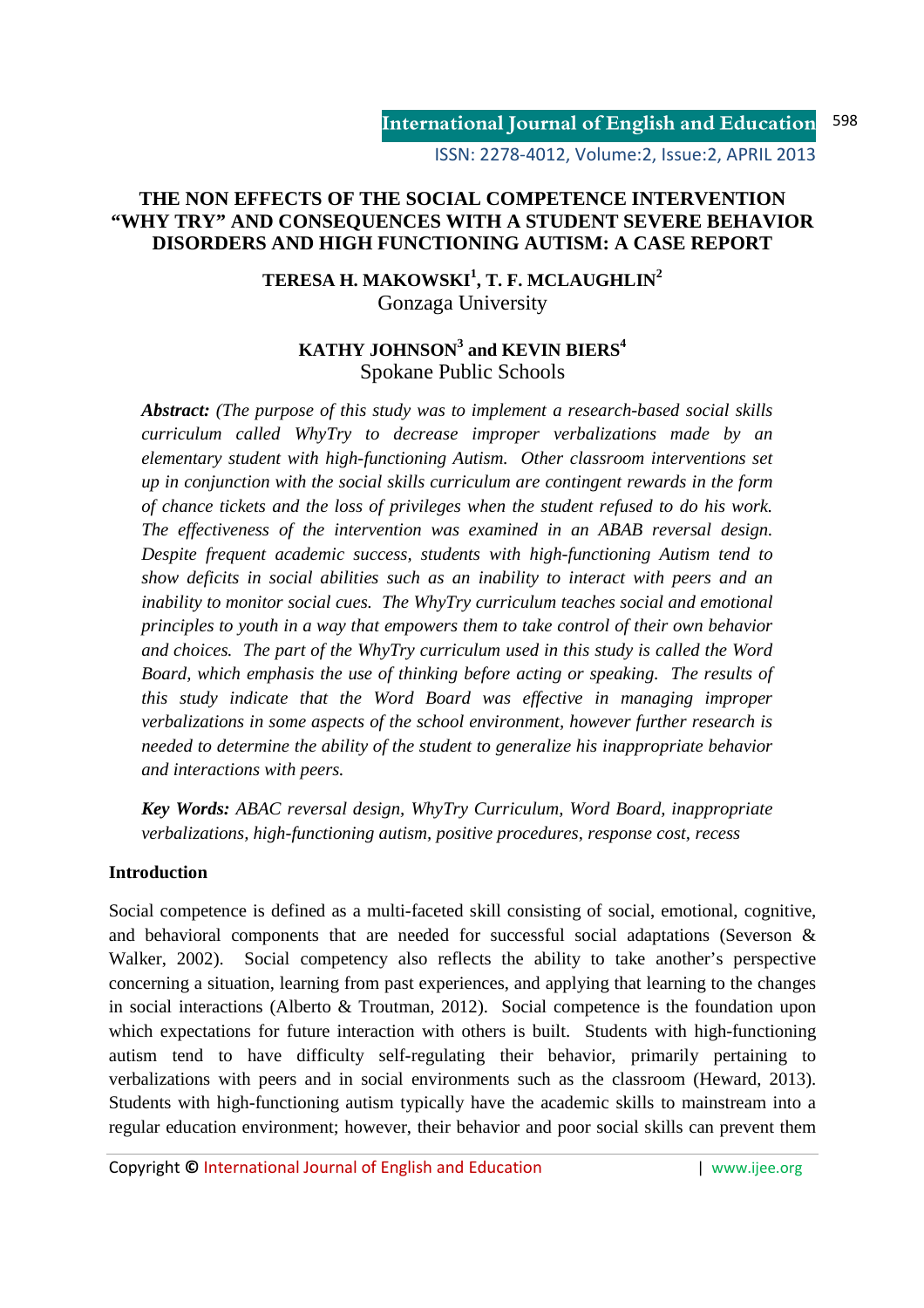from joining the regular education classroom. General education teachers do not want students in the class that constantly disrupt the instructional flow with continuous talk outs; therefore, appropriate social skills are imperative for students to learn, especially students with severe behavior disorders.

The use and removal of positive consequences have been employed with students to decrease their number of verbalizations (Champagne, Ike, McLaughlin, & Williams, 1990; Dietz & Repp, 1973, 1974, 1984). These consequences have ranged from teacher attention for the student engaging in an incompatible behavior as study (Thomas, Becker, & Armstrong, 1968) or reducing the number of inappropriate verbalizations required to earn a classroom reward (Dietz & Repp, 19731974, 1984; Ike et al., 1990). Finally, these positive procedures (Cooper, Heron, & Heward, 2007) have been widely employed in both elementary (Thomas et al., 1968) or secondary school classrooms (Ike et al., 1990). Montgomery, McLaughlin, and Griffin (2008) worked with a class of students with severe behavior disorders that included inappropriate talkouts. Their goal was to reduce the number of talk outs made by the entire class. They implemented a group contingency system where if the class responded with two or less talk outs in a 55-minute class period, the whole class could earn an edible reward at the end of the period. The intervention was successful because it effectively reduced the number of inappropriate talk outs for the entire self-contained classroom and it was viewed positively by the students. More recently, Thompson, McLaughlin, and Derby (2011) implemented a reinforcement procedure with an elementary student with autism using a token system. They reduced the frequency of her inappropriate verbalizations across three different classroom configurations using differential reinforcement of lower rates of talking out or inappropriate verbalizations. The student and staff were pleased with the outcomes of the system and continue to implement the procedure in the classroom.

## **Review of Literature**

Students with behavior disorders, such as autism, learn appropriate social skills when they are challenged to take responsibility for their own actions (Cooper, Heron, & Heward, 2007). If adults are always telling students what to do, they will not learn how to regulate their own behavior. A recent new social skills training (SST) curriculum called Why Tr*y* claims to teach students how to take responsibility for what they do and think about the consequences of their words and actions. The Why Try curriculum used in this study was developed to empower students to do the following: prevent bullying, improve decision making, prevent drop-outs, change behavior, improve academics, and prevent drug and alcohol use. The curriculum was created by Christian Moore. This program also makes use of the multiple intelligences literature (A) His program teaches key social and emotional skills that open the door to hope and empowerment for students who lack motivation. According to its website (www.whytry.com/), WhyTry is now used in thousands of schools, correctional facilities, and mental health agencies in the United States, Canada, and Australia and continues to be one of the fastest growing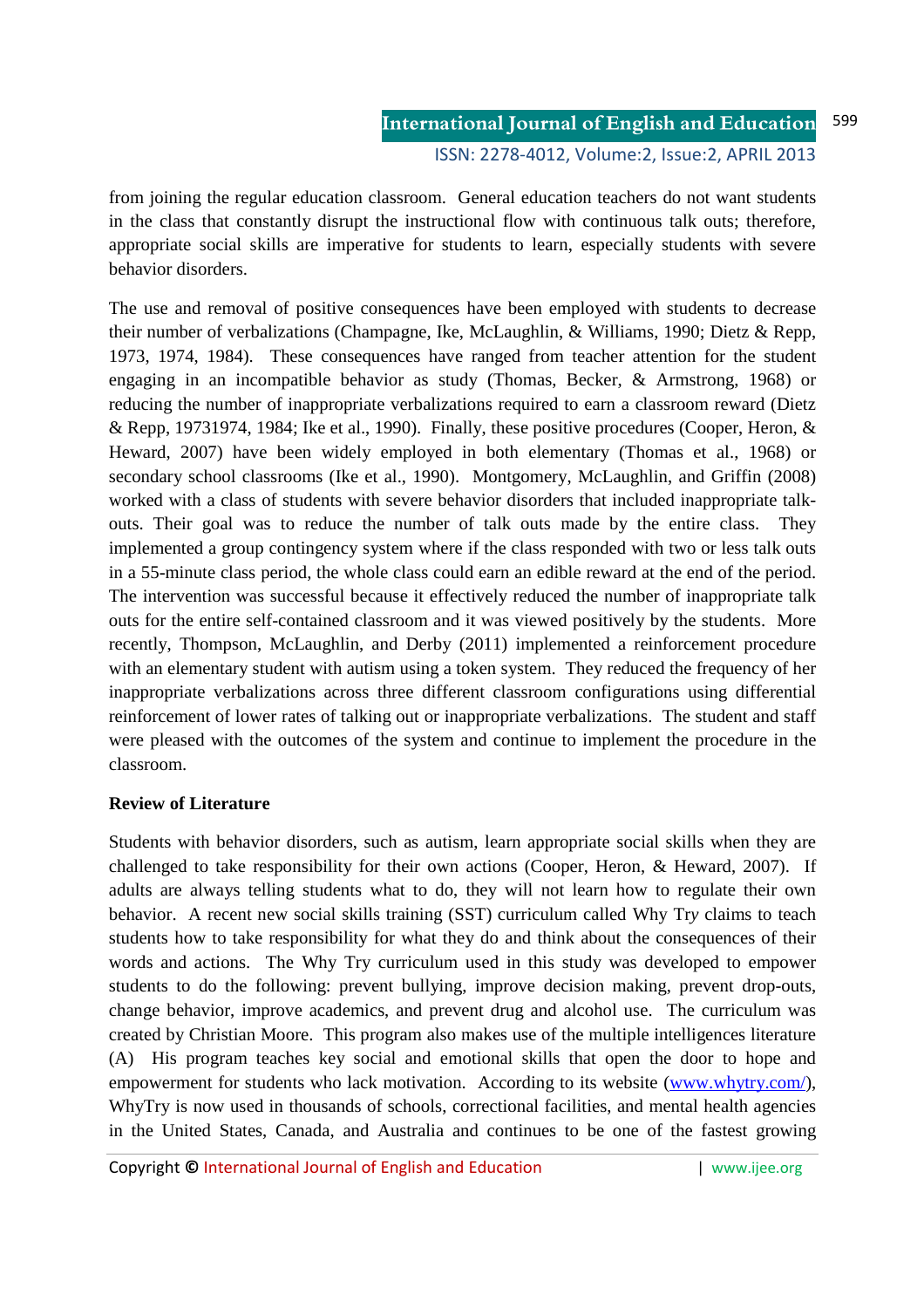#### **International Journal of English and Education** 600

ISSN: 2278-4012, Volume:2, Issue:2, APRIL 2013

intervention programs for at risk youth. The "Word Board" is one facet of the WhyTr*y* curriculum that teaches students how to stop and think about the consequences of their actions and words. The "Word Board" also gives students the opportunity to take responsibility for their behavior choices. This aspect of the curriculum was chosen for the study because the student makes improper verbalizations and does not think about the consequences of his non-stop word choices. The Word Board provides the student an engaging, visual way to stop and think about his verbalizations and the consequences they might have on others.

This SST program employs multiple intelligences to motivate and create positive change that assists students achieve opportunity, freedom, and self-respect (Wymore, 2007). Over 10 visual analogies taught that are enriched by music, videos, journals, and team building games. Why Try uses a hands-on curriculum, which helps students overcome their issues and challenges. The program is said to reduce truancy, decrease problem behavior, and improve their academics. Baker (2008) reported that youth had significant increases in their perceived self-efficacy after completing the Why Try program. Eggett (2003) found that students were less likely to have attendance problems, have a less negative attitudes toward school and teachers, and took more responsibility for their own behavior and outcomes. There are testimonials at its website (http:www.whytry.org) but only a small amount of empirical evidence to support this SST program. At this writing there has been three dissertations regarding the use of WhyTry and two articles in the peer reviewed literature assessing WhyTry.

 The purpose of this study was to evaluate the effects of the WhyTry elementary social skills curriculum to reduce the number of inappropriate verbalizations of a 4<sup>th</sup> grade autistic student with sever behavior problems in a self-contained behavior intervention classroom. At this time no data-based evaluations of WhyTry. Therefore, we wanted to provide a case report evaluating the WhyTry curriculum on the inappropriate verbalization for s single student with severe behavior disorders. Employing a structured case report using an ABAB reversal design should provide some initial evidence regarding the effectiveness of WhyTry or any classroom intervention procedure (Kazdin, 2010).

#### **Methodology**

#### **Participant and Setting**

The participant in this study was a fourth grade male student who attended an urban public elementary school in the Pacific Northwest. The student qualifies for his Individualized Education Program for autism. He also was diagnosed with ADHD and Reactive Attachment Disorder (RAD) by a clinical psychologist and a local psychiatrist. The student received free/reduced breakfast and lunch, and he is permitted to takes home food every week to eat over the weekend. The student has reported that there is no water or electricity at his house. Child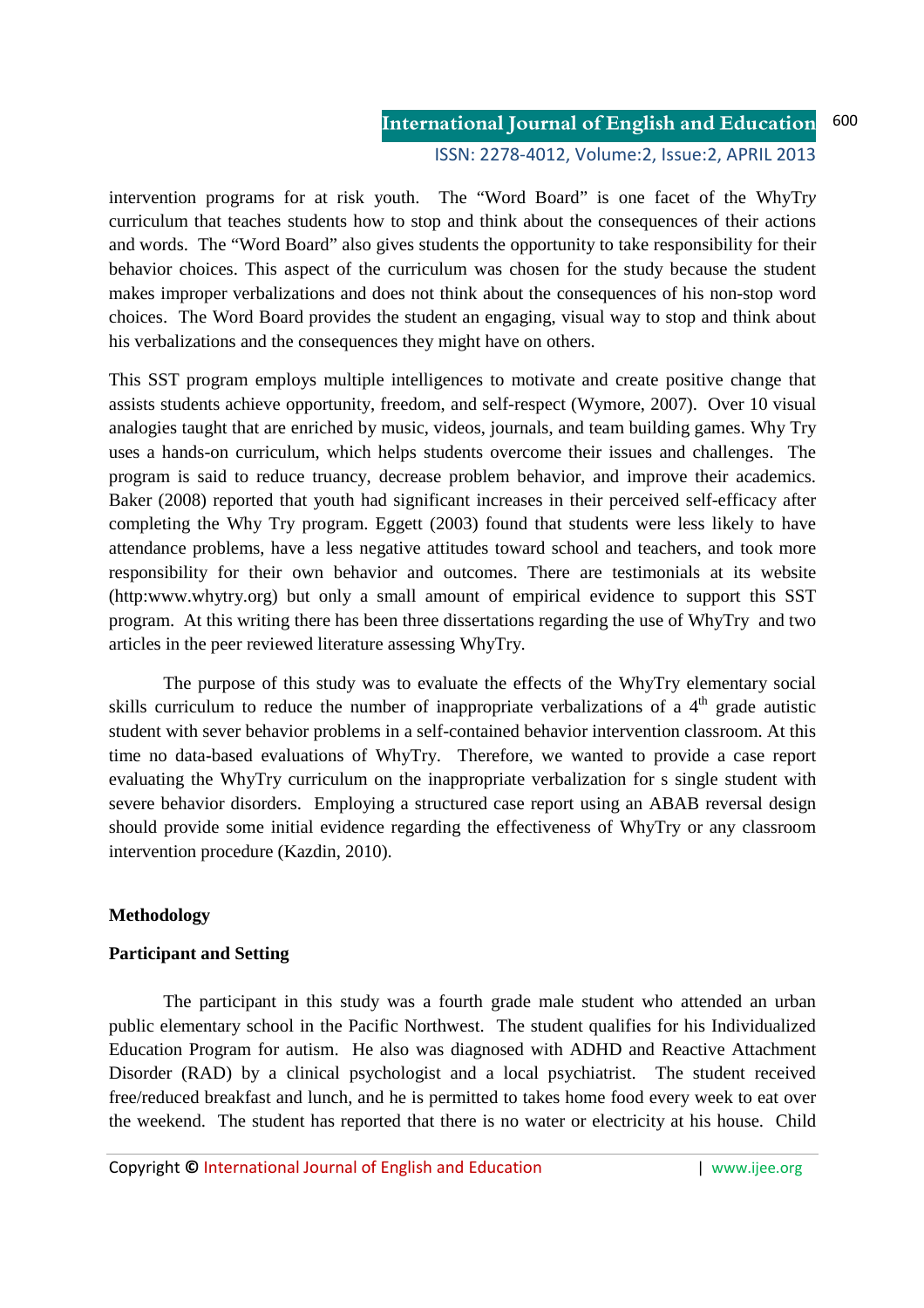**International Journal of English and Education** ISSN: 2278-4012, Volume:2, Issue:2, APRIL 2013

Protective Services have clearly indicated that his mother regularly takes methamphetamines and marijuana. The student's behavior gets worse when his home life becomes more unstable. His primary behavior is improper verbalizations because this behavior disrupts the classroom and prevents the learning of all students in the classroom. The student talks out all of the time throughout the day. When he is angry or frustrated, his talk outs will be yelling and arguing; however, most of the time, the student simply walks around the room talking when he is supposed to be working quietly.

 The setting for the research is a self-contained Behavior Intervention classroom located in a large urban school district in the Pacific Northwest. The classroom serves kindergarten through  $6<sup>th</sup>$  grade students with emotional and behavior disorders. There are about 17 students in the room during the day, however, some mainstream out into regular education during the day. The classroom has two certified teachers, three instructional assistants, and one itinerate instructional assistant whose job is to take data on a particular student not related to the study. The researcher took data on the student's improper verbalizations over a one hour time period without the student's knowledge. This classroom has been involved in prior university and school district classroom research projects (Darrow, McLaughlin, Derby, & Johnson, 2012). The first author took data during literacy groups when the classroom was broken up into groups based on instructional level and all of the students were reading and writing. The researcher worked with the student one-on-one and took data on the transition into literacy, and during the literacy time in the morning. The study was conducted by the first author who was student teaching and completing a course as part of the certification and graduation requirements for a degree in special education (McLaughlin, B. Williams, R. Williams, Peck, Derby, Bjordahl, & Weber, 1999).

## **Materials**

The researcher used a data recording sheet and pencil to record the number of talk outs. The student used the "Word Board" that comes in the WhyTry curriculum and green and red dry erase markers.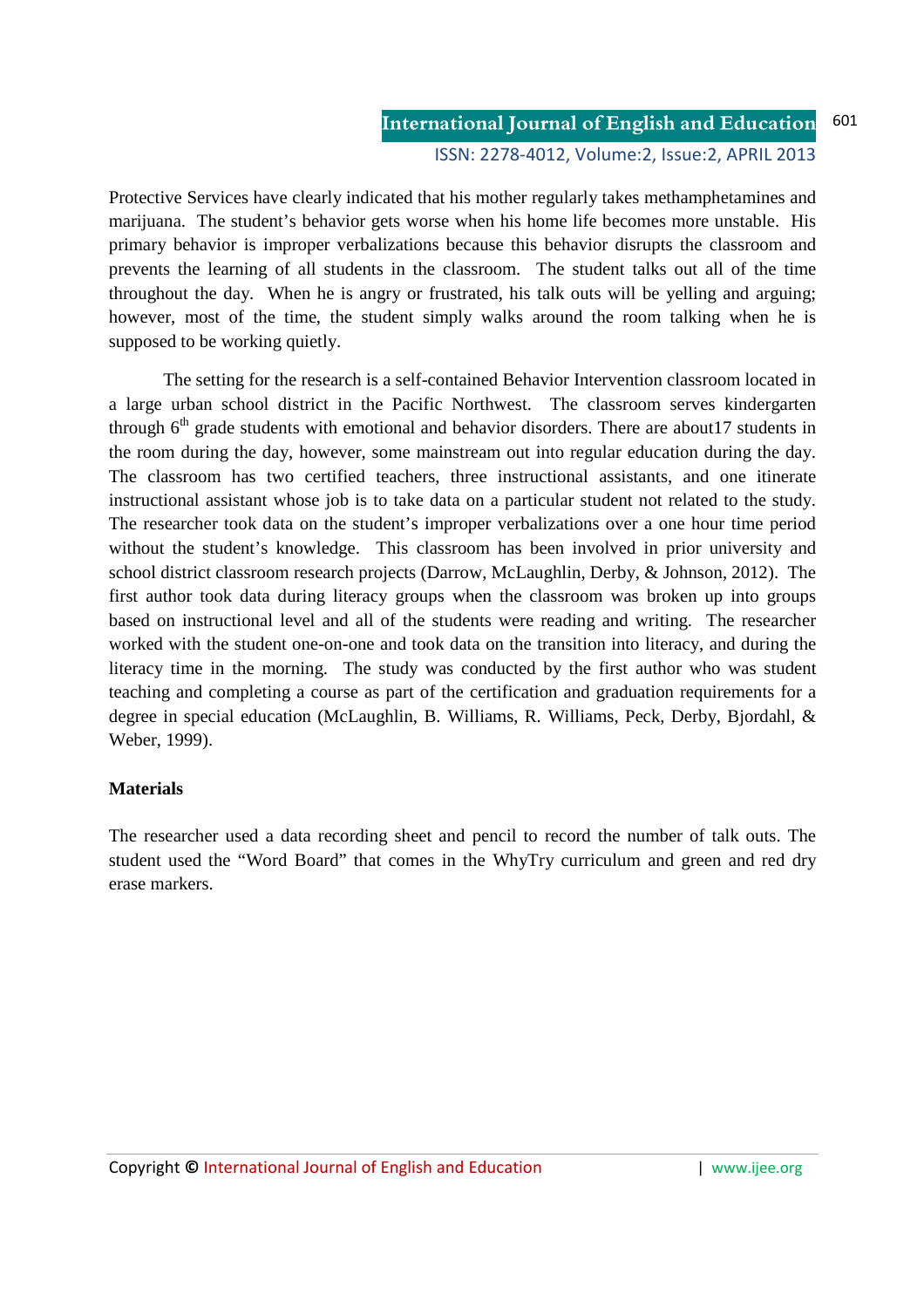**International Journal of English and Education** 602

ISSN: 2278-4012, Volume:2, Issue:2, APRIL 2013



*Figure 2:* An example of the *Word Board* that was used in the intervention. The board the student used was laminated so that he could write on it with markers and it could be reused.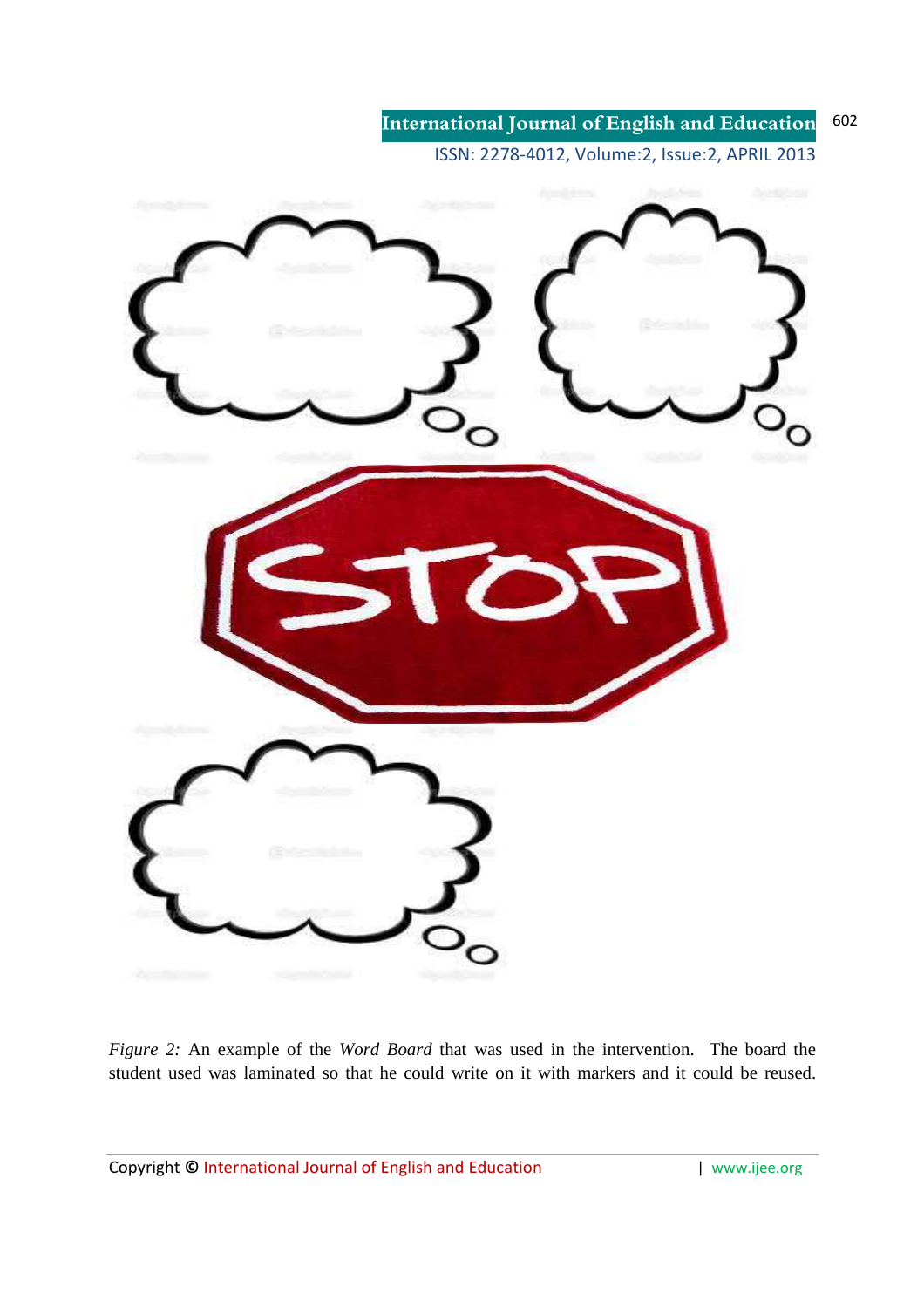# **Dependent Variable**

The dependent variable was the number of improper verbalizations. An improper verbalization was defined as any verbalization during classwork that was out of turn, without being called upon, or disruptive in nature to the rest of the class or teachers. Along with this, any yelling, shouting, swearing, or repeated use of a teacher or teacher's aide's name were considered as improper verbalizations. The participants were aware of the definitions of improper verbalizations throughout the course of the study.

## **Data Collection and Inter-Observer Agreement**

Inter-observer agreement was taken on 50% of the sessions. During these sessions, the teacher's aide would take data independently, marking improper verbalizations on her own note card at her desk. Agreement was scored if the same number of verbalizations were marked. Any differences in the number of verbalizations within a session were considered disagreements. The number of agreements divided by agreements plus disagreements and multiplied by 100 to get the agreement percentage calculated agreement. The mean agreement score obtained was 92% with a range of 63 to 100%).

## **Experimental Design and Conditions**

An ABAC reversal design (Barlow, Nock, & Hersen, 2008; Kazdin, 2011) was employed in this study. For Baseline, the number of talk outs was recorded made by the student in a one-hour time period. For intervention, the student practiced pro-social behavior using techniques employed by the *WhyTry* curriculum, he was rewarded for positive behavior choices, and he lost his privilege of going to lunch and recess when he refused to do his work during the last condition.

**Baseline**. Baseline data were taken twice and these outcomes were gathered by the first author without the participant's knowledge. The participant was observed, and any improper verbalization was marked with a tally mark. No specific attention was given for improper verbalizations. A return baseline when the researcher took away the *Talk Board* and dry erase markers from the participant and did not give him any prompts or redirects to think before he spoke or to work quietly. The second baseline was in effect for two sessions.

**WhyTry social skills intervention + chance tickets.** The *WhyTry* curriculum was used in conjunction with contingent praise and rewards to intervene on the student's behavior. The WhyTry program aims to teach students decision making strategies, ways to deal with peer pressure, and how to act respectfully and honestly. The program empowers students to take responsibility for their actions and teaches students why it is important to make the better, more difficult choices for positive behavior. The part of the program used in the study is called the "Word Board." The researcher gave the student the board along with green and red dry erase markers. The researcher discussed with the student how his words have consequences (for example: saying "I will blow up this school" will have consequences) and emphasized the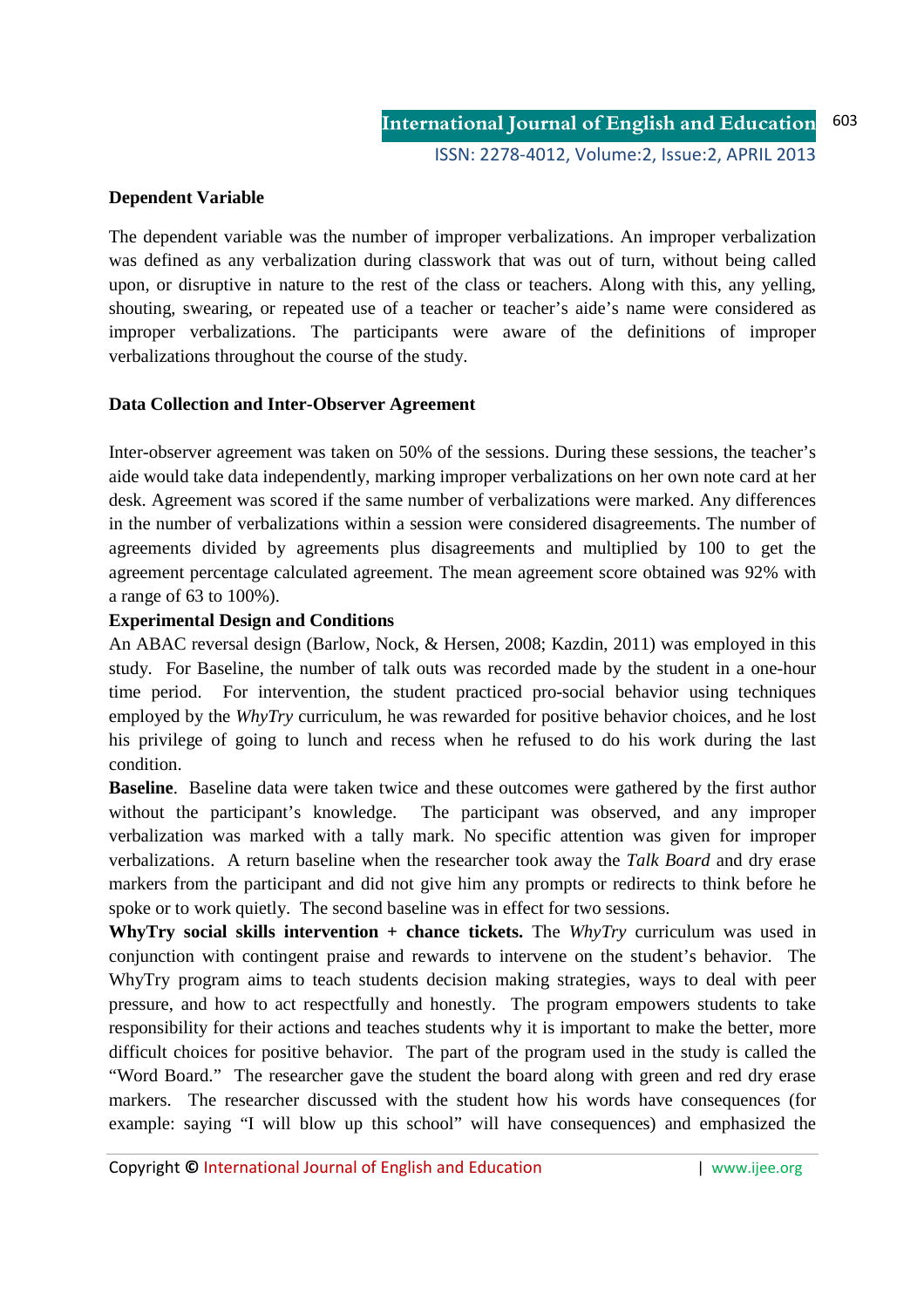# **International Journal of English and Education** 4012, <sup>604</sup> ISSN: 2278-4012, Volume:2, Issue:2, APRIL 2013

importance of thinking before speaking. The first author told the student that when he feels like talking, he should instead write his thoughts on the "Word Board" and then decide if they are appropriate. The student was given green markers to write neutral thoughts that he has, and red markers to write angry thoughts.

In the classroom, students earn chance tickets for making good choices throughout the day. appropriate. The student was given green markers to write neutral thoughts that he has, and red<br>markers to write angry thoughts.<br>In the classroom, students earn chance tickets for making good choices throughout the day.<br>Th The student received chance tickets for working quietly and making the choice not to talk out in class. The first author continued to take data on the student's number of talk outs during the onehour time period. Mastery was defined as two talk outs or less in one-hour. The student was hour time period. Mastery was defined as two talk outs or less in one-hour. The student was prompted to use his "Word Board" and raise his hand if he wanted to speak, as well as rewarded for positive behavior and quiet, independent work. write angry thoughts.<br>sroom, students earn chance tickets for making good choices throughout the day.<br>ts are put in a jar and were drawn out so the student would earn positive rewards.<br>t received chance tickets for working

Why Try intervention.+ chance tickets+ lose recess + lose lunch and recess. Because the student was talking out to escape writing assignments, he was told that he would not be allowed to go to recess and he would eat lunch in the classroom if he continued to talk out and refuse to for positive behavior and quiet, independent work.<br>
WhyTry intervention.+ chance tickets+ lose recess + lose lunch and recess. Because the<br>
student was talking out to escape writing assignments, he was told that he would n assistant would go get his lunch for him and bring it back to the classroom for the student to eat. student was talking out to escape writing assignments, he was told that he would not be allowed<br>to go to recess and he would eat lunch in the classroom if he continued to talk out and refuse to<br>work. When the student talke assigned from the morning literacy group.

## **Findings**



Sessions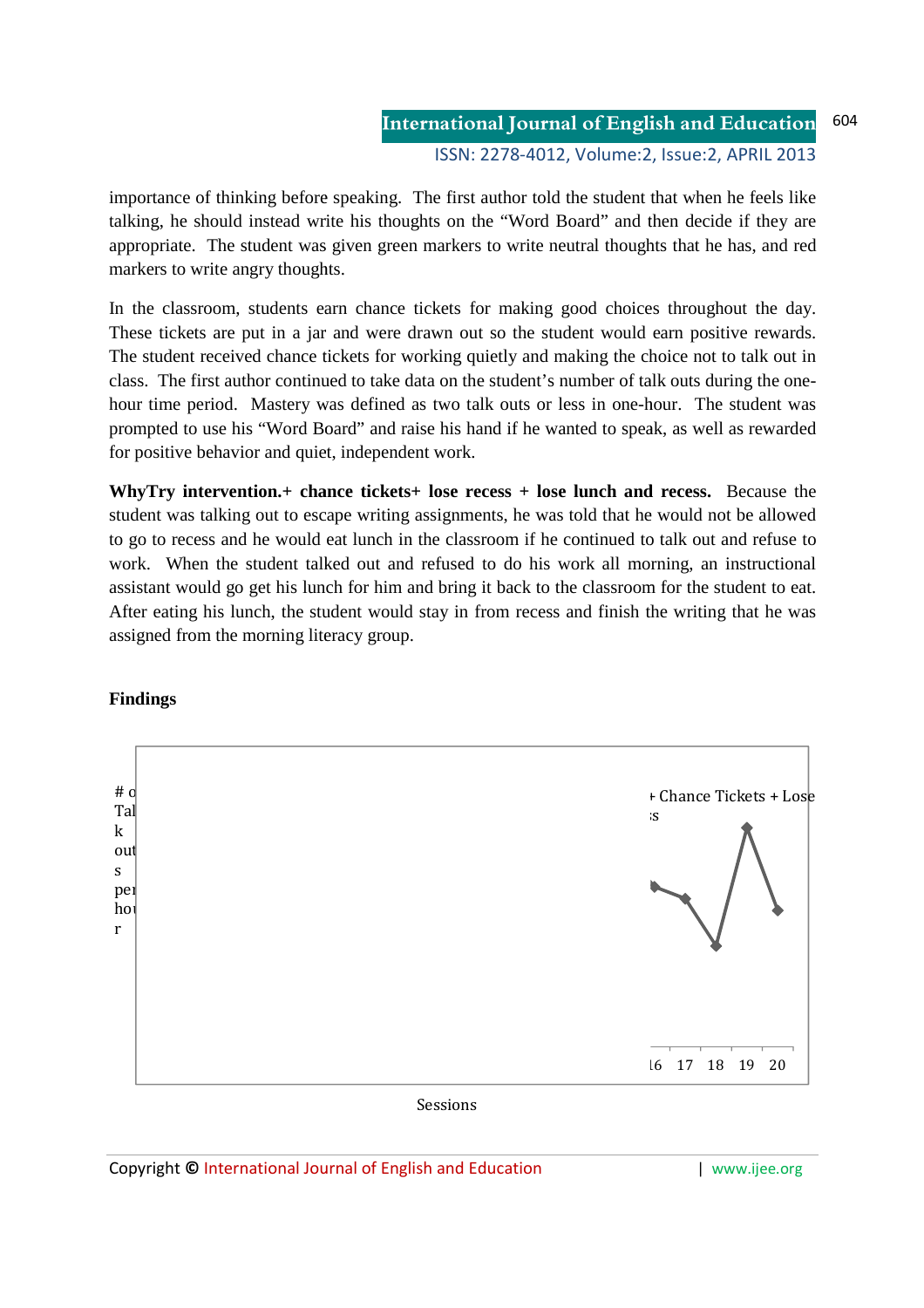Figure 1. Graph of the number of inappropriate verbalizations made by the student in one hour during the two baselines as well as the WhyTry procedures.

 The amount of talk outs per hour is shown in Figure 1. Our participant averaged 32 talk outs per hour (range 27 to 38 talk outs) during baseline. His average number of talk outs decreased to 22 talk outs (range during the *WhyTry* word board+ chance ticket intervention. During the return baseline, his talk outs increased slightly  $(M = 32$  talk outs). During the last word board+ chance tickets+ lose lunch and recess intervention he averaged 28 talk outs per hour.

#### **Conclusion**

The *Why Try* curriculum (Moore, 2008), contingent rewards, and loss of privileges of lunch and recess was not effective for the student because there are home environment issues that deeply affect the student's behavior. The student has been in and out of foster care, been sexually abused, and is currently neglected and without running water or electricity through the winter. His home life is so unstable and detrimental to his well-being that he needs care and counseling beyond school district curriculums. If the research had been continued throughout the year, the student might have shown more progress; however he was removed from the home by Child Protective Services half way through the study.

## **Suggestions and Recommendations**

The intervention and its various components were viewed as a way to increase a socially important pro-social behavior and as a manner to teaching a student taking responsibility for one's actions are necessary life skills. If the first author had had more time with the student, a more effective intervention might have been found to work with our student. Taking away lunch and recess privileges did not work at all for the student, and if the study was done again, the researcher would have used a more positive intervention, such as earning points in order to earn a new book (something the student enjoys).

It should be noted that the student enjoyed writing on the "Word Board" for a few days, but he lost interest quickly and would not remember to use it. The student liked earning chance tickets; however they were not reinforcing enough to change his behavior. As stated earlier, the student's home environment was too influential on the student's behavior that school activities and district curriculums were not going to make an impact in just a few months. For future behavior interventions to work for this student, we recommend mental health counseling and a stable, consistent, supportive home environment.

Unfortunately, we were able to change our participant's targeted social deficit talking out in class. There were several different issues related to this student that were out of the control of the classroom staff. The lack of a clear functional relationship puts the WhyTry curriculum as a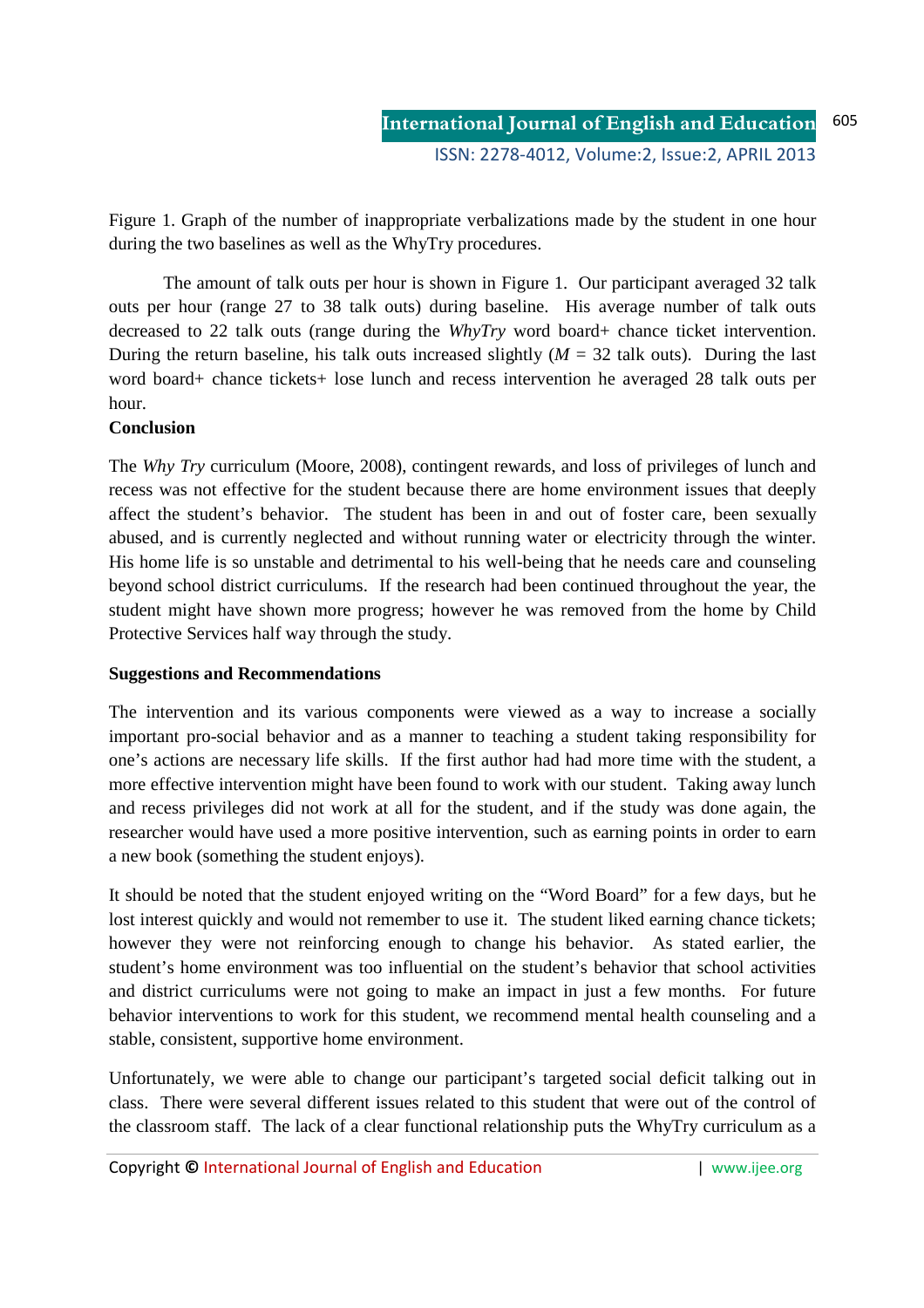#### ISSN: 2278-4012, Volume:2, Issue:2, APRIL 2013

classroom social skills training program at some risk. Even with the evidence from unpublished doctoral dissertations (Baker, 2008; Wilhite, 2010) and a report in the peer reviewed literature (Alvarez & Anderson-Ketchmark, 2009), clearly more research and evidence is needed before WhyTry is recommended. The program is quite expensive for a school or classroom (just under \$2000.00), so clearly more evidence is needed to recommend this program. Clearly research with small groups as well as individuals is needed. This should occur before a school system spends a great deal of money on this social skills training program. As Bullis, Walker, and Sprague (2001) have lamented, the evidence of effectiveness remains illusive. However, in fairness to the Why Try program, we were unsuccessful with a very difficult student and clearly more research is suggested with Why Try with and without consequences. .

**Acknowledgement** This research was completed in partial fulfillment for an Endorsement in Special Education from Gonzaga University and the State of Washington. The first author would like to thank the participant for his cooperation during the study. Ms. Makowski is teaching special education in Clover Park School District in the State of Washington. Requests for reprints should be addressed to Teresa H. Makowski, Department of Special Education, Gonzaga University, Spokane, WA 99258-0025 or via email at mclaughlin@gonzaga.edu.

#### **References**

- Alberto, P., & Troutman, A. (2012). *Applied behavior analysis for teaches* (9<sup>th</sup>. ed.). Upper Saddle River, NJ: Prentice-Hall/Pearson Education.
- Alvarez, M. E., & Anderson-Ketchmark, C. (2009). Review of an evidenced-based school social work intervention: Why Try. *Children and Schools, 31*(1), 59-61.
- Baker, D. (2008). *Examining the effectiveness of the Why Try program for children receiving residentially based services and attending a non-public school*. (Unpublished Doctoral Dissertation), University of Southern California. Los Angles, CA.
- Barlow, D. H., Nock, M., & Hersen, M. (2008*). Single case research designs: Strategies for studying behavior change* (3<sup>rd</sup> ed.). New York: Allyn and Bacon.
- Bullis, M., Walker, H. M., & Sprague, J. R. (2001). A promise unfulfilled: Social skills training with at-risk and antisocial children and youth. *Exceptionality, 9* (1/2), 67-90.
- Cooper, J. O., Heron, T. A., & Heward, W. L. (2007). *Applied behavior analysis* (2<sup>nd</sup> ed.). Upper Saddle River, NJ: Pearson Education.
- Champagne, J. M., Ike, E. C., McLaughlin, T. F., & Williams, R. L. (1990). Use of differential reinforcement of lower rates of behavior and self-monitoring with a delinquent adolescent in residential setting. *Journal of Instructional Psychology, 16*, 123-132.
- Cooper, J. O., Heron, T. E., & Heward, W. L. (2007). *Applied behavior analysis* (2<sup>nd</sup> ed.). Upper Saddle River, NJ: Pearson/Prentice Hall.
- Darrow, D., McLaughlin, T. F., Derby, K. M., & Johnson, K. (2012). The effects of a cover, compare, and compare procedure with and without timing on the spelling of core list words

Copyright **©** International Journal of English and Education | www.ijee.org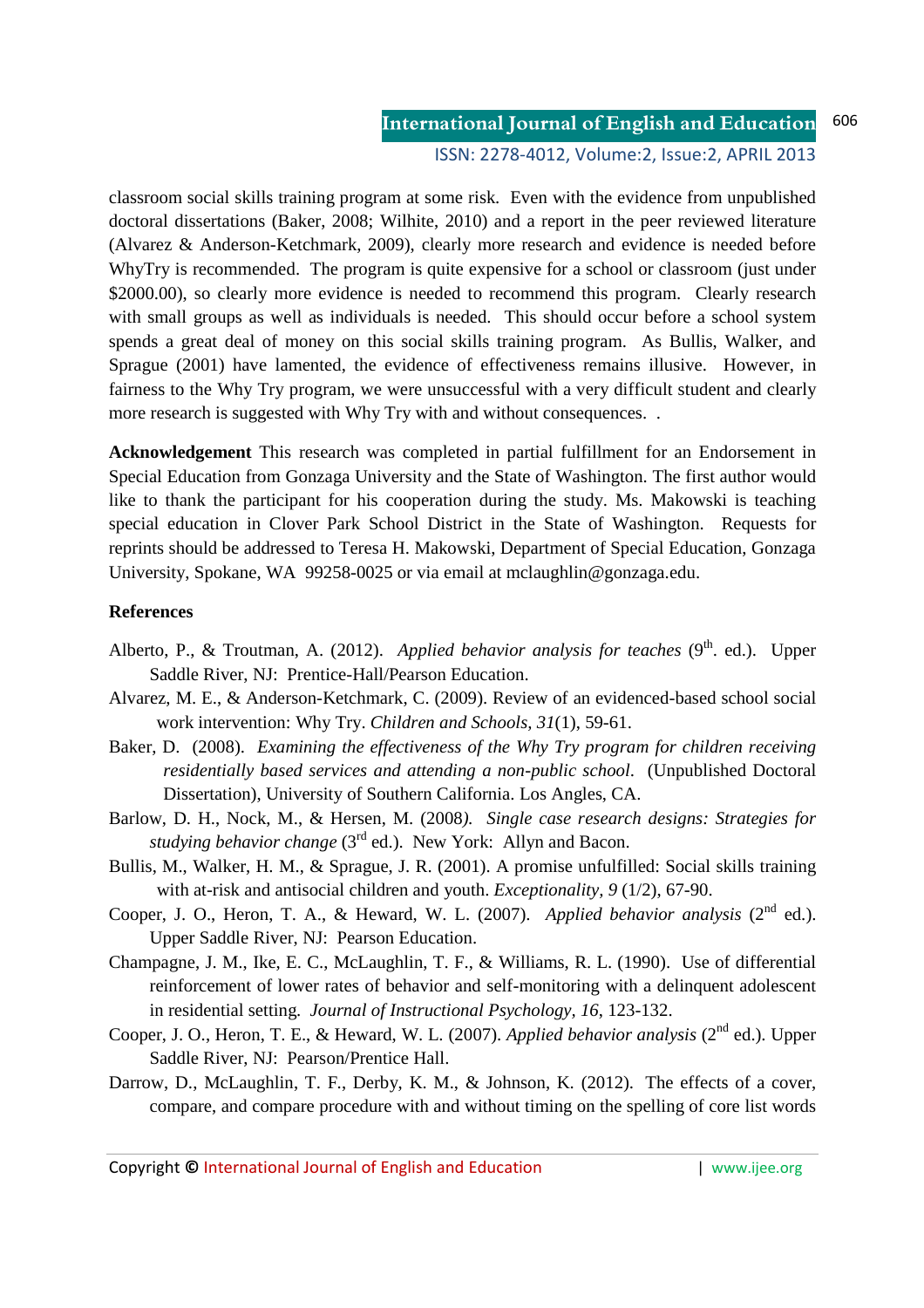#### **International Journal of English and Education** 607

ISSN: 2278-4012, Volume:2, Issue:2, APRIL 2013

with elementary students with severe behavior disorders. *International Electronic Journal of Elementary Education, 4*(2), 417-426. Retrieved from: http://www.iejee.com/

- Dietz, S. M., & Repp, A. C. (1973). Decreasing classroom misbehavior through the use of DRL schedules reinforcement. *Journal of Applied Behavior Analysis, 6,* 457-463.
- Dietz, S. M., & Repp, A. C. (1974). Differentially reinforcing low rates of misbehavior with normal elementary school children. *Journal of Applied Behavior Analysis, 7,* 622.
- Dietz, S. M., & Repp, A. C. (1984). Reducing behavior through reinforcement. *Exceptional Education Quarterly, 3*, 34-46.
- Eggett, G. D. (2003). *A motivational intervention to remediate motivational shortcomings caused by childhood maltreatment* (Unpublished Doctoral Dissertation). Nova Southeastern University, Ft. Lauderdale, FL.
- Heward, W. L. (2013). *Teaching exceptional children: An introduction to special education*   $(10<sup>th</sup>$ . ed.). Upper Saddle River, NJ: Prentice-Hall/Pearson.
- Kazdin, A. E. (2011*). Single case research designs: Methods for clinical and applied settings*  $(2<sup>nd</sup>$  ed.). New York: Oxford University Press.
- McLaughlin, T. F., Williams, B. F., Williams, R. L., Peck, S. M., Derby, K. M., Bjordahl, J. M., & Weber, K. M. (1999). Behavioral training for teachers in special education: The Gonzaga University program. *Behavioral Interventions, 14*, 83-134.
- Moore, C. (2008). *The "whytry" program*. Salt Lake City, UT: Why Try Inc.
- Montgomery, L., McLaughlin, T. F., & Griffin, E. (2008). Using dependent group contingency with a randomly chosen student unidentified responder procedure: Effects for talk outs with an entire class in a self-contained middle school behavior intervention setting. *Georgian Electronic Scientific Journal: Education Science and Psychology, 13,* 9-15. Retrieved from: http://gesj.internet-academy.org.ge/en/title\_en.php?b\_sec=&section\_l=edu
- Severson, H. H., & Walker, H. M. (2002). Pro-active approaches for identifying children at-risk for socio-behavioral problems. In F. M. Gresham, K. L. Lane, & T. E. O'Shaughnessy (Eds.), *Interventions for students with or at-risk for emotional and behavioral disorders*. Boston: Allyn & Bacon.
- Smith, T. (2012). Evolution on interventions for individuals with autism spectrum disorder: Implications for behavior analysis. *The Behavior Analyst, 35*, 101-113.
- Thomas, D. R., Becker, W. C., & Armstrong, M. (1968). Production and elimination of disruptive classroom behavior by systematically varying teacher's behavior. *Journal of Applied Behavior Analysis,* 1968, *1*, 35-45.
- Thompson, M., McLaughlin, T., F., & Derby, K. M. (2011). The use of differential reinforcement to decrease the inappropriate verbalizations of a nine-year-old girl with autism. *Electronic Journal of Educational Research In Psychology, 9(*1), 183-196. Retrieved from: Retrieved from http://www.investigacionpsicopedagogica.org/revista/new/english/anteriores.php